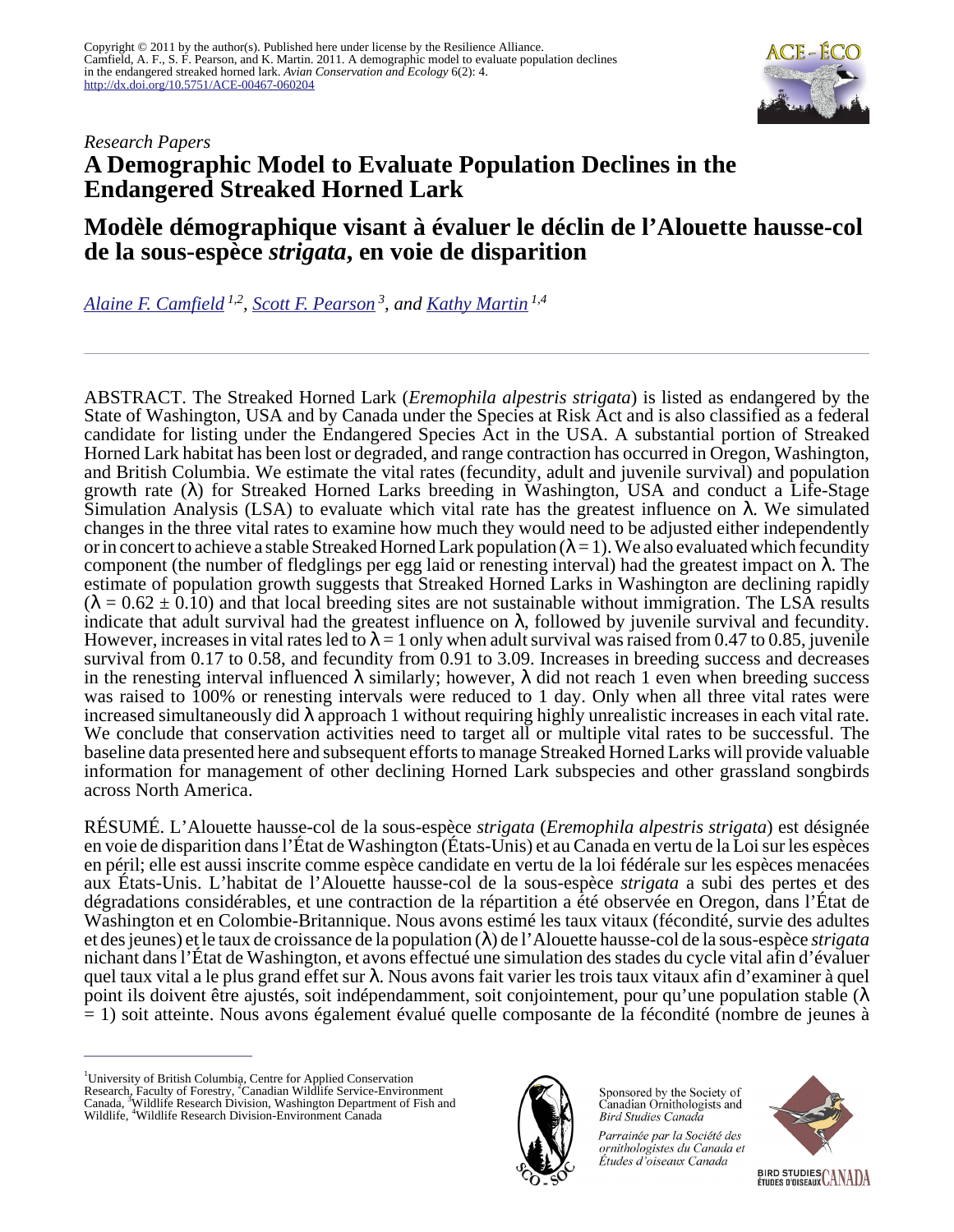l'envol par œuf pondu ou intervalle entre les couvées) a le plus grand effet sur λ. L'estimation du taux de croissance laisse croire que la population d'Alouettes hausse-col de la sous-espèce *strigata* de l'État de Washington diminue rapidement ( $\lambda = 0.62 \pm 0.10$ ) et que les sites locaux de nidification ne suffisent pas sans immigration. Les résultats de la simulation indiquent que la survie des adultes a davantage d'effet sur λ, suivie de la survie des jeunes et de la fécondité. Toutefois, pour que λ atteigne la valeur 1, la survie des adultes devait être augmentée de 0,47 à 0,85, la survie des jeunes de 0,17 à 0,58 et la fécondité de 0,91 à 3,09. Des augmentations du succès de nidification et des réductions de l'intervalle entre les couvées ont eu un effet semblable sur λ; cependant, λ n'a pas atteint la valeur 1 même lorsque le succès de nidification était haussé à 100 % ou lorsque l'intervalle entre les couvées était réduit à 1 jour. Ce n'est que lorsque les trois taux vitaux étaient haussés simultanément que  $\lambda$  se rapprochait de la valeur 1, sans avoir à grandement hausser chaque taux vital individuellement, de façon irréaliste. Nous concluons que les actions de conservation doivent cibler tous les taux vitaux ou plusieurs d'entre eux pour qu'elles soient efficaces. Les données présentées dans cet article et les efforts subséquents pour gérer l'Alouette hausse-col de la sousespèce *strigata* fourniront de l'information très utile pour gérer d'autres sous-espèces de l'Alouette haussecol et d'autres oiseaux chanteurs de prairie en déclin en Amérique du Nord.

Key Words: *demography; Eremophila alpestris strigata; Life-Stage Simulation Analysis; population modeling; Streaked Horned Lark*

### **INTRODUCTION**

North American grassland birds have shown dramatic population declines over the last three decades (Askins 1993, Knopf 1994, Brennan and Kuvlesky 2005, Askins et al. 2007). This group has experienced a steeper and more wide-spread decline than other avian guilds (Knopf 1994). The loss and degradation of native prairie and agricultural grasslands are the main factors contributing to the declines (Herkert et al. 1996, Shustack et al. 2010). In most areas, habitat loss has exceeded 80% (Samson and Knopf 1994, Noss et al. 1995). As a result, active habitat and species management may be necessary in remaining grassland habitats to reverse population trends for grassland birds (Norment et al. 2010).

The Streaked Horned Lark (*Eremophila alpestris strigata*) is a ground-nesting grassland bird that prefers sparsely vegetated open grassland habitat (Beason 1995, Rogers 2000, Stinson 2005). Genetic data show that the Streaked Horned Lark is unique, isolated, and has little genetic diversity (Drovetski et al. 2005). The Streaked Horned Lark is listed as endangered by Washington State and is classified as a federal candidate for listing under the Endangered Species Act in the United States. In Canada, the subspecies is likely extirpated and is listed as endangered under the Species at Risk Act (Canadian Species at Risk Act 2002, c.29).

Historically, Streaked Horned Larks bred from southern British Columbia, through the Puget Trough in Washington and in the Willamette and Rogue River Valleys in Oregon (Fraser et al. 1999, Rogers 2000, Stinson 2005, Myers and Kreager 2010) (Fig. 1). The breeding range has contracted over time with local extirpation from former breeding sites across the range (Rogers 2000, Beauchesne and Cooper 2003, Stinson 2005). More than 90% of the original grasslands have been lost in the south Puget Sound as a result of development, intensification of agriculture, and the incursion of trees, shrubs, and non-native invasive species (such as Scotch broom [*Cytisus scoparius*]; Crawford and Hall 1997, Chappell et al. 2001, Stinson 2005). Population estimates indicate that there may be fewer than 1000 Streaked Horned Larks remaining (Pearson and Altman 2005).

One of the challenges in working with species at risk is that little information is available on vital rates, population ecology, and/or mechanisms of decline, yet they require conservation attention to reverse declining trends (O'Malley et al. 2009). Given limited resources for the management of declining species, it is helpful to evaluate the potential impacts of different management options on populations of interest in order to determine where efforts may be best directed to decrease or reverse population declines. The cost of field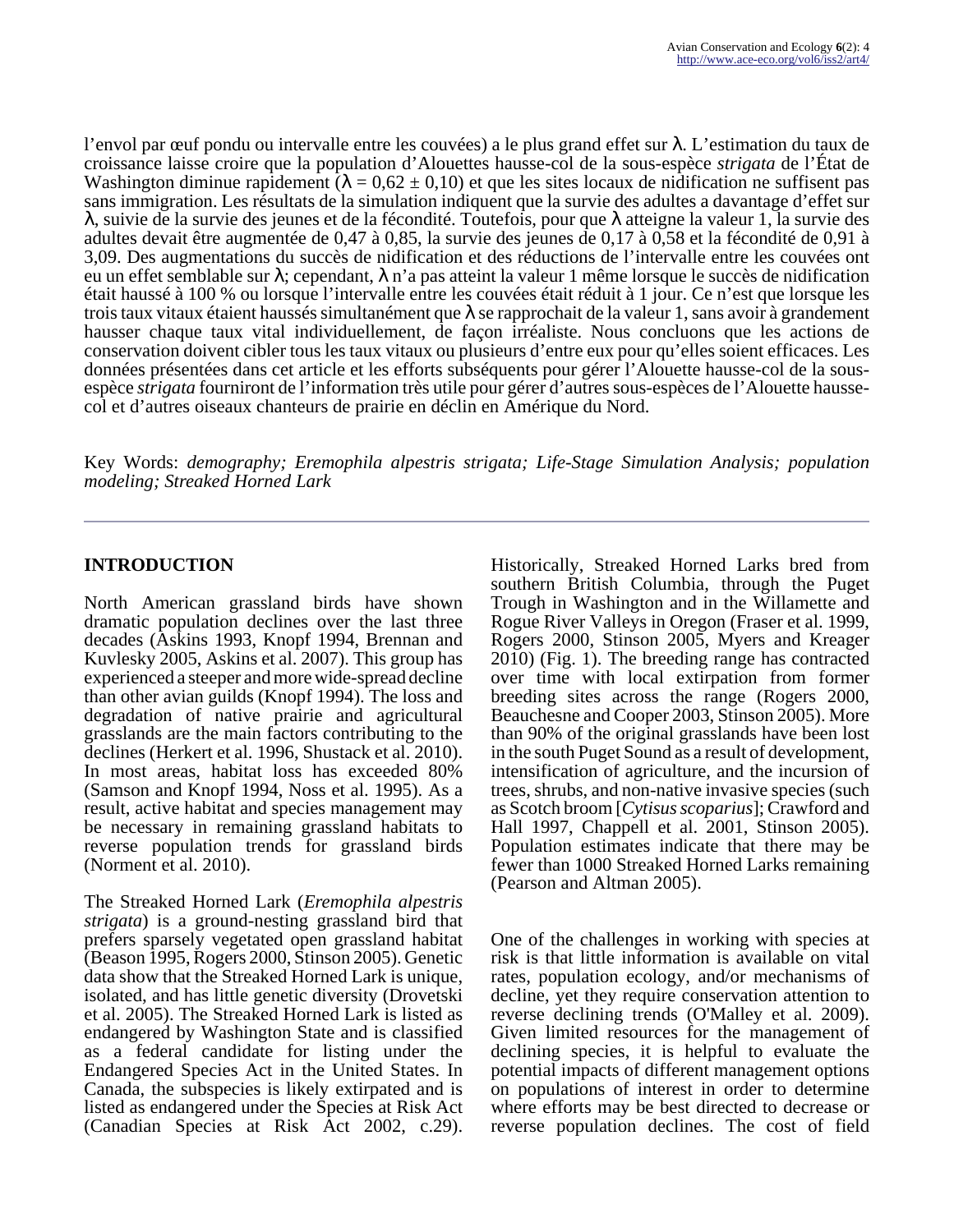**Fig. 1**. Map showing current and historic range of Streaked Horned Larks. Historic range has contracted in the north and south, leaving only the middle portion of the range occupied currently. Stars represent currently occupied sites that were included in the study; circles represent currently occupied sites that were not included in the study; and triangles represent known historic breeding locations.



experiments and potential risk to sensitive species often prohibits direct tests of the effects of alternative management techniques (Heppell et al. 1994). Demographic modeling has become a common tool to evaluate alternative management actions for declining populations where experimentation may not be possible (Mills et al. 1999). When experimentation is not feasible, population models using age- or stage-based matrix models (Caswell 2001, Fieberg and Ellner 2001), or Life-Stage Simulation Analysis (LSA; Wisdom and Mills

1997, Wisdom et al. 2000) can be used to evaluate the relative importance of different vital rates on population growth rates  $(\lambda)$  and prioritize vital rates for management. LSA has advantages when working with threatened or endangered species, in which case data may be limited because the results are relatively robust to the use of different probability distributions (Wisdom et al. 2000, Fieberg and Ellner 2001, Kaye and Pyke 2003), and a bounded uniform distribution can be used to model vital rates when the probability distributions are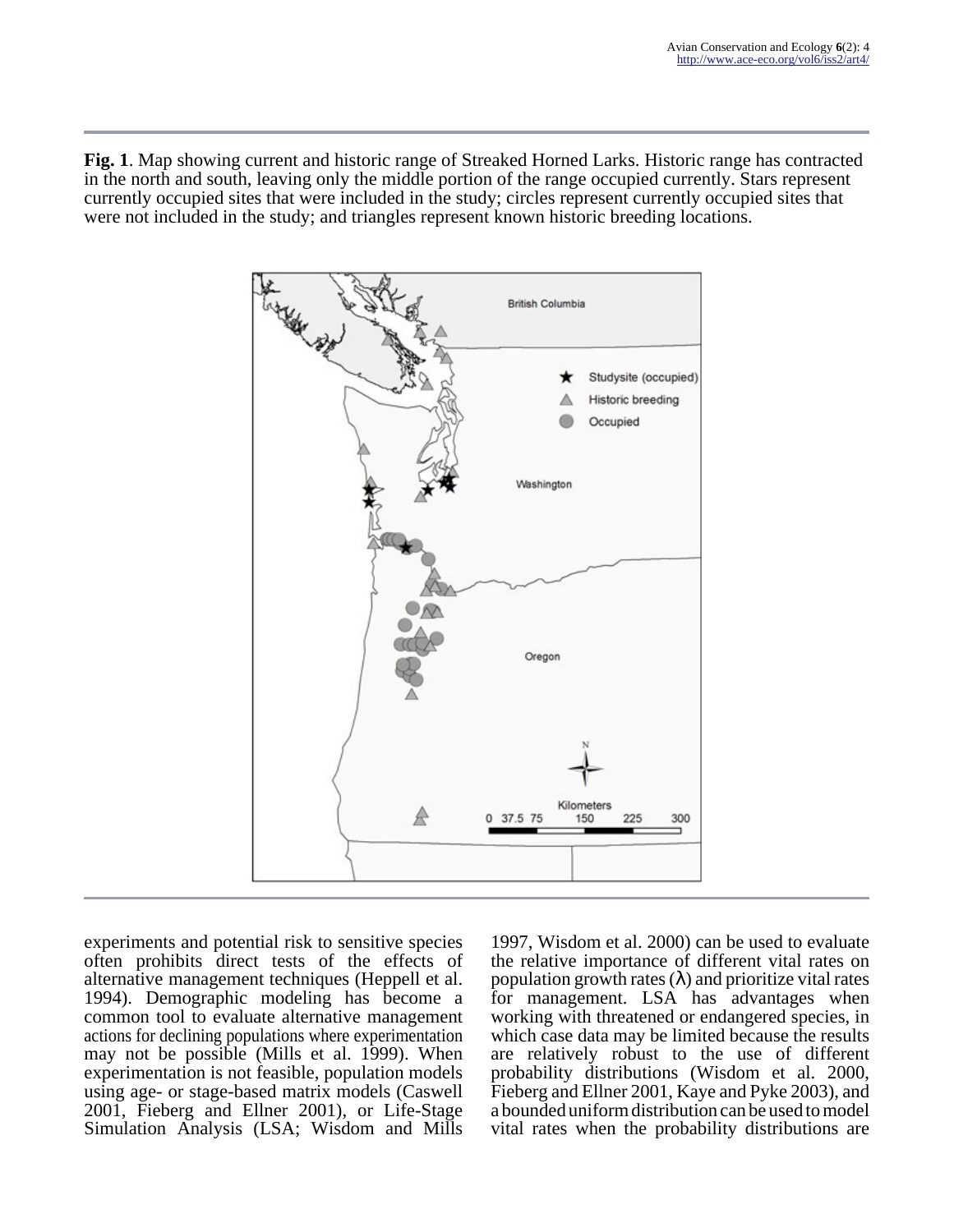unknown (Sandercock et al. 2008). In addition, LSA can be used in the absence of data on age- or stagestructure in the population.

We conducted an LSA for the Streaked Horned Lark to evaluate which of three key vital rates (fecundity, adult survival, and juvenile survival) has the greatest influence on λ. Given an absence of data on the range of variation in vital rates that could be achieved by management, we examined the sensitivity of vital rates over their estimated range of variation, and we simulate changes in the three vital rates to examine how much they would need to change to achieve a stable or increasing Streaked Horned Lark population ( $\lambda \geq 1$ ). In addition, we evaluate which fecundity component (the number of fledglings per egg laid or renesting interval) has the greatest impact on  $\lambda$  and examine the effect of varying all three vital rates simultaneously. Based on our simulations, we propose conservation actions that are likely to have the greatest impact on Streaked Horned Lark population growth and identify where further research is needed to facilitate Streaked Horned Lark recovery.

# **METHODS**

## **Study area**

In 1999 and 2000, the Washington Department of Fish and Wildlife conducted surveys of historically occupied sites and suitable sites for Streaked Horned Larks within the historic range, including large tracts of land dominated by grasses and forbs, Christmas tree farms and airfields in the San Juan Islands, north Puget Sound prairies, south Puget Sound prairies, Chehalis River Valley, outer coast of Grays Harbor and Pacific Counties, and the lower Columbia River west of Vancouver, Washington (MacLaren and Cummins 2000, Rogers 2000; R. E. Rogers, *personal communication*). Streaked Horned Larks were observed in 11 of 86 townships surveyed in 1999. An additional 25 townships were surveyed in 2000 along with the 11 occupied sites identified in the previous year, with no new occupied sites located and no changes in occupancy status. This study includes seven of these 11 occupied sites in Washington, USA; of the sites not included in this study, two are no longer occupied.

The study was conducted from 2002 to 2005 at seven sites that included grass- and forb-dominated habitats located in south Puget Sound prairies and

airports, coastal Washington dune habitats, and islands in the lower Columbia River. Study sites, locations, and approximate number of pairs/sites observed during the study were: Olympia Airport  $(46° 58' N, 122° 53' W) \approx 17 \text{ pairs}, 248 \text{ ha}; 13 \text{th}$ Division Prairie on Joint Base Lewis-McChord (47° 01' N, 122° 26'W) ≈ 8–18 pairs, 390 ha; Gray Army Airfield on Joint Base Lewis-McChord (47° 05' N, 122° 34'W) ≈ 31 pairs, 162 ha; McChord Airfield on Joint Base Lews-McChord (47° 08' N, 122°  $28'W \approx 30$  pairs, 309 ha; Damon Point (46 $\degree$  56'N,  $124^{\circ}$  06' W)  $\approx$  17 pairs, 141 ha; Midway Beach (46 $^{\circ}$ ) 46'N, 124 $\degree$  05' W)  $\approx$  21 pairs, 193 ha; and Whites Island (46° 08'N, 123° 18<sup>'</sup> W) ≈ 8 pairs, 41 ha. Study areas ranged in size from 7 to 249 ha, and elevation ranged from 3 to 122 m above sea level.

## **Data collection**

The Streaked Horned Lark nesting season extended from April to mid-August. Nests were found during nest building, incubation, and nestling stages, and were located by observing adults leaving or approaching nests with and without nesting materials or carrying food, by flushing incubating or brooding adults, and by searching appropriate habitats. We recorded nest status (presence of parents, eggs, nestlings) every 3–5 days, more frequently near the expected hatch and fledging dates.

We captured adult birds using mist nets; captured birds were marked with unique color band combinations and morphological measurements were taken (wing chord, tarsus and weight). We conducted complete surveys of each study area at the beginning of each nesting season  $(n = 3$  surveys/ season minimum). For these surveys, transects were placed 150 m apart, and the entire area of suitable habitat was surveyed by walking slowly and stopping approximately every 100 m for 2 min. The location of each bird detected was mapped to identify territories, and, within each territory, we attempted to determine whether each bird was banded and, for each banded bird, its unique color combination. For most sites, we were able to determine the banding status of nearly every bird present. We also monitored all birds observed when attempting to locate nests and during nest monitoring. Nestlings were banded between days 7 and 9 post-hatching or occasionally shortly after fledging.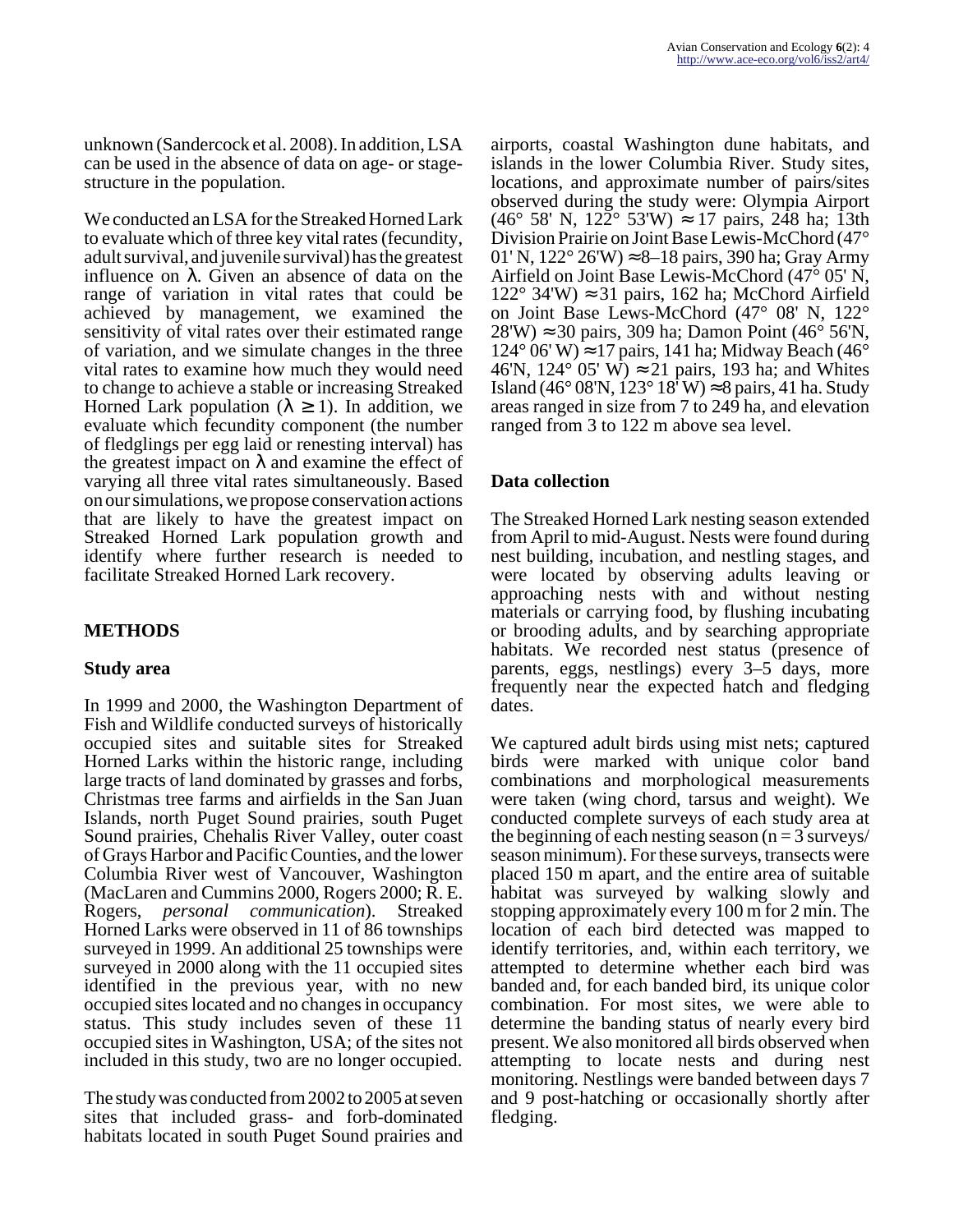### **Estimation of vital rates**

#### *Fecundity*

We calculated the annual production of fledglings per pair (*P*) following the technique of Ricklefs and Bloom (1977) as:

 $P = F * B$ 

Where *F* is the number of young fledged/pair/day,

*F*= *C\*S\*I*,

*B* is the length of the breeding season in days;

$$
B = 30 \exp(-\sum p_i \log_e p_i),
$$

 $p_i$  is the proportion of clutches laid by a population during month *i*, *C* is clutch size, *S* is breeding success (fledglings per egg laid), *I* is the rate of nest initiation (clutches/pair/day);

$$
I = \frac{m}{p_f + m(p_s r_s + p_f r_f)}
$$
 (1)

Where *m* is the nest mortality rate (proportion of nests failing per day),  $p_s$  is the probability that a nest successfully fledges at least one young;  $p_s = e^{-mT}$ 

 $p_f$  is the probability that a nest fails before fledging;

$$
p_f = 1 - p_s,
$$

 $r<sub>s</sub>$  is the delay before a new clutch is laid after successful fledging,  $r_f$  is the delay before a new clutch is laid after nest failure, and  $T =$  length of the nest cycle from clutch initiation to fledging (days).

Length of the breeding season (*B*) was calculated using the proportion of active nests during each month of the breeding season to correct for the fact that breeding effort was not constant across all months; clutch size (*C*) was calculated from nests that were observed with the same clutch size more than once (at least 1 day apart) during incubation; fledglings per egg laid (*S*) was the proportion of eggs laid that produced a fledgling; daily nest mortality rate (*m*) was calculated using midpoint

method for the Mayfield (1975) estimator; multiple brood interval (*r<sup>s</sup>* ) was calculated using the number of days between the successful fledging of a nest and the initiation of an additional brood; and replacement nest interval  $(r_f)$  was calculated as the number of days between nest failure and the next clutch initiated by the same female. Nests were counted as successful if adults were seen with fledglings or if the nest was found empty with no signs of depredation on or after the expected fledging date. Nests with signs of depredation (included damaged eggs, blood, and/or feathers in or near the nest and nests found empty during incubation or during the nestling period when nestlings were too young to have fledged [< 8 days post-hatching]) were counted as unsuccessful. To calculate multiple brood interval and the replacement nest interval, only nests with banded adults or on territories that were consistently monitored were included in the calculation. To estimate the number of female fledglings per female per year, annual production of fledglings per pair was divided by 2, assuming an equal sex ratio at fledging.

## *Adult and juvenile survival*

We used the Program MARK Version 5.1 (White and Burnham 1999) to estimate apparent survival rates (φ) corrected for the probability of resighting (*p*; the probability the bird was seen given that it was alive) from live encounter data using the Cormack-Jolly-Seber model (Cormack 1964, Jolly 1965, Seber 1965). We did two separate analyses: one for adults only with sexes as two groups and another for juveniles with no distinction between sexes. Adult horned larks cannot be reliably aged in the field (Pyle 1997); therefore, we estimated apparent survival using a model that included sex (for adults only) but not age. The median c procedure in Program MARK (Cooch and White 2006) was used to assess goodness-of-fit of the global models  $(\phi_{t^{*s}} p_{t^{*s}})$  with two groups for males and females (*s*) and time dependence (*t*) for apparent survival and probability of encounter for adults. We used a 2 age-class model in MARK (Cooch and White 2006) to estimate juvenile survival, where juvenile survival was the probability of surviving the first year after fledging and adult survival was the probability of surviving in subsequent years. We were able to use only the simplest model for juvenile survival assuming constant survival without time dependence or sex because of small sample sizes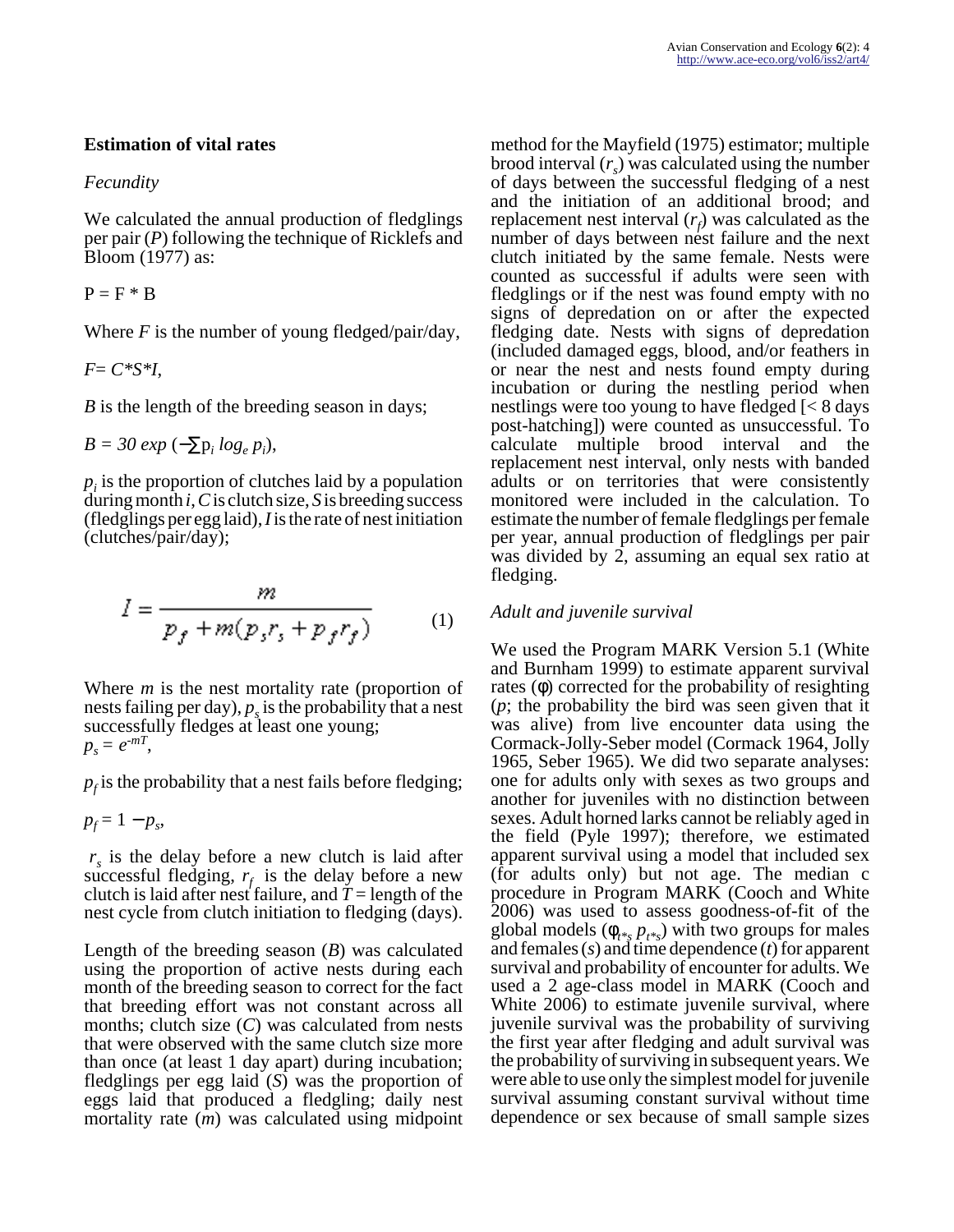and the simplest model that included sex for adults because of lack of fit.

#### *Population growth rate*

Population growth rate  $(\lambda)$  was estimated using the following equation:  $\lambda = F\phi_j + \phi_a$ , where *F* was the number of female fledglings produced per female per year (calculated by dividing the parameter *P* explained above by 2 to estimate the number of female fledglings), φ*<sup>j</sup>* was apparent juvenile survival, and  $\phi_q$  was apparent adult female survival. We conducted a LSA to evaluate the relative contribution of the three vital rates to simulated variation in λ. Using randomly drawn sets of parameters (see below for an explanation of how the vital rate estimates were modeled to generate these parameters), we performed linear regressions with  $\lambda$  as the dependent variable and the vital rates as the independent variables. We used the  $r^2$ -values to estimate the proportion of the variation in  $\lambda$ , which was explained by simulated variation in each vital rate. For our analysis, we assumed a closed population and treated parameters as independent.

We used a Monte Carlo simulation approach of 10,000 replicates to generate random sets of parameters. We used the estimates of variance generated by the program MARK to parameterize the distributions used to model adult and juvenile survival, and we used the mean and variance from the 4 years of fecundity estimates to parameterize the distributions used to model fecundity. We did not calculate annual  $\lambda$  because the year-specific model for  $\phi$  indicated lack of fit; rather, we used the estimated annual rates to calculate a single estimate of lambda. We used the 10,000 estimates of  $\lambda$  to calculate the mean and standard deviation of  $\lambda$ , using the estimated range of the vital rates. Because years were pooled, it was not possible to separate process and sampling error (Gould and Nichols 1998). To explore the sensitivity of our results to the amount of variation in the parameter estimates and to changes in the probability distribution, we conducted six sets of simulations. First, we took random draws from a uniform distribution bounded by the 95% confidence intervals of the vital rate estimates. Then, we repeated the analysis using draws from uniform distributions bounded by the 80% and 50% confidence intervals of the vital rate estimates. Next, we modeled apparent survival of adults and juveniles using random draws from beta distributions using our estimates of variation for each vital rate. The beta distribution constrains the

random variables between 0 and 1 and is therefore appropriate for modeling survival probabilities that must remain within these values (Morris and Doak 2002). To model fecundity, we also used a stretched beta distribution, a normal distribution, and a lognormal distribution. The stretched beta distribution is a rescaled beta distribution (Morris and Doak 2002). We defined the minimum fecundity value as 0 and the maximum value as 7.5 (maximum value was estimated by multiplying the maximum observed clutch size by the maximum observed number of broods/year and divided by 2 to estimate the number of female fledglings).

### **Simulating changes in population growth**

For each of the three vital rates (adult female survival, juvenile survival, and fecundity), we determined the value that resulted in a stable population  $(\lambda = 1)$  by increasing one rate at a time by 10% (proportionally) and holding the other vital rates constant. After each 10% increase we reran the simulation described above to generate a new estimate of λ.

Potential management activities for Streaked Horned Larks may influence fecundity by increasing the number of fledglings produced per egg laid (hereafter called breeding success) or by decreasing renesting intervals. Breeding success can be increased by either decreasing nest failure or increasing hatching and fledging success, and decreasing renesting intervals is expected to result in more broods per season (numerous studies have shown that supplemental feeding can reduce renesting intervals; e.g., see Arcese and Smith 1988, Zanette et al. 2006). We used the technique of iterative increases of 10% described above to examine how increases in breeding success or decreases in renesting intervals affected λ. To accomplish this, we recalculated annual fecundity after each 10% increase in either breeding success or decrease in renesting interval and then used this new fecundity estimate in the Monte Carlo simulation of λ. We repeated this process, manipulating each variable independently until breeding success reached 100% and the renesting interval was 1 day.

To examine how much the three vital rates would need to increase in concert to achieve  $\lambda \geq 1$ , we reran the simulations described above but allowed the two rates to vary simultaneously. We evaluated every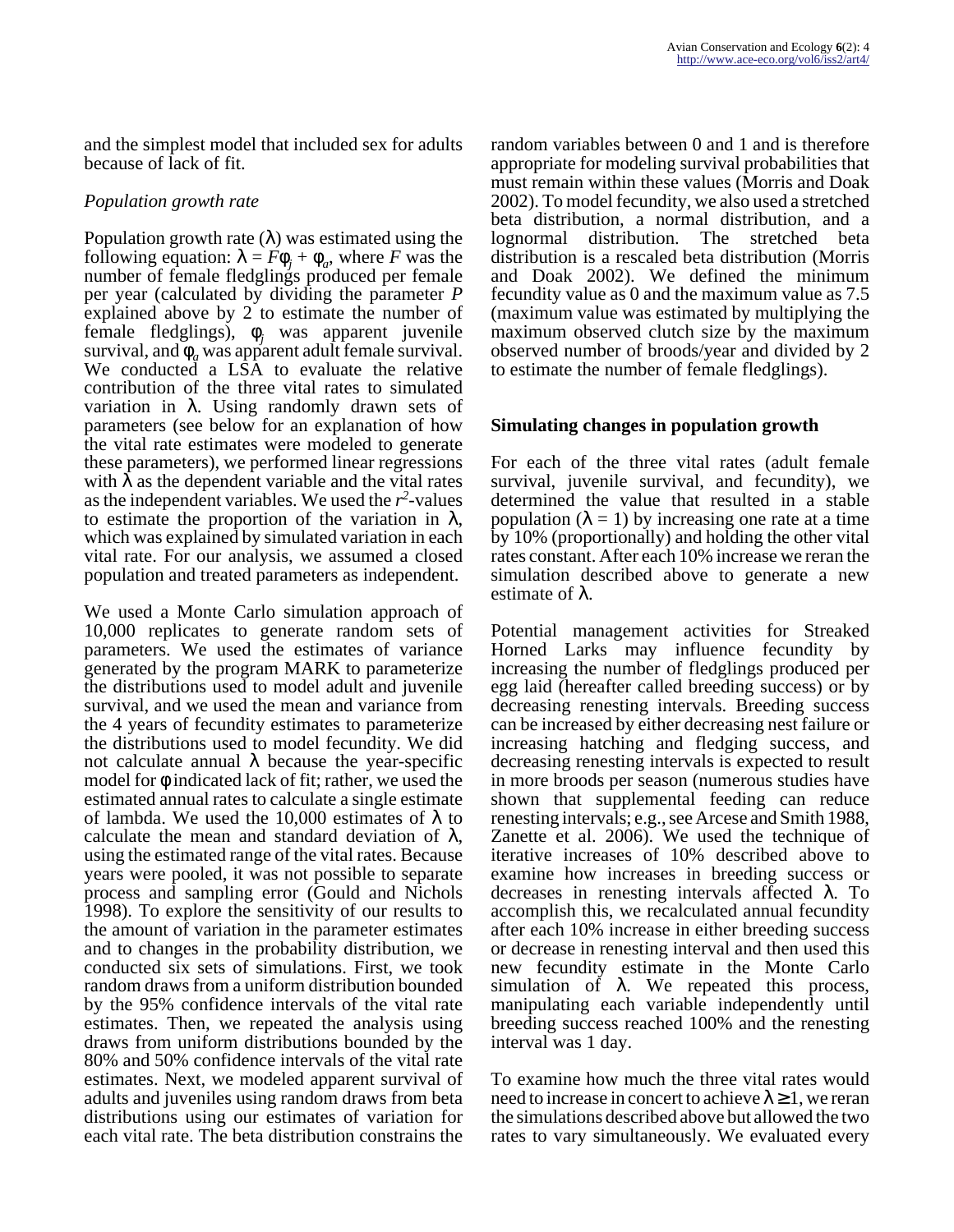possible combination of 10% increase for the two rates (i.e., fecundity increased by 10%, juvenile survival increased by 20%, fecundity increased by 10%, juvenile survival increased by 30%, etc.). This process was repeated three times: once using the current empirical value for adult female survival, a second time with adult female survival raised by 10%, and a third time with adult female survival raised to the level measured for Pallid Horned Larks (*E.a. arcticola*) in British Columbia (Camfield et al. 2010).

Our simulation results were virtually identical, regardless of the distribution selected and the degree of variation included (see *Results*); therefore, for the simulations described above, we used the beta distribution for adult and juvenile survival and the stretched beta distribution for fecundity. The beta distribution is the most commonly used distribution in modeling survival, and because the upper limit of the stretched beta distribution is constrained, it can reflect a more biologically realistic range for fecundity than other distributions that can generate unrealistically high estimates (Morris and Doak 2002).

All simulations were performed using the program R, version 2.8.1, package random (R Development Core Team 2008). Simulated estimates of  $λ$  are normally distributed and are reported as means  $\pm$ SD; all other means are reported  $\pm$  SE.

# **RESULTS**

During the course of this study, we monitored 257 Streaked Horned Lark nests and banded 58 adults (26 females, 32 males) and 88 juveniles. Our overall estimate of fecundity was  $0.91 \pm 0.17$  female fledglings/female/year ( $n = 4$  years; 95% CI 0.63, 1.19). For estimates of the components of fecundity, see Table 1.

Goodness-of-fit tests indicated that there were insufficient data to fit a time-dependent model for apparent adult survival ( $c = 4.79$ ). We therefore evaluated only one model for adult survival that included differences in sex  $(\phi_s)$ . The probability of encounter (*p*) was 1 for adult males and females; therefore, we did not allow the probability of resighting to vary by sex. Sample size similarly constrained our choice of models to estimate apparent survival for juveniles; therefore, we used a reduced model with survival and probability of

encounter held constant (φ*. p.* ). Goodness-of-fit tests indicated only minor overdispersion  $(c = 1.93$  and 1.51 for adults and juveniles, respectively). Apparent adult male survival was  $0.55 \pm 0.08$  (*n* = 32; 95% CI 0.39, 0.70), and apparent adult female survival was  $0.47 \pm 0.08$  ( $n = 26$ ; 95% CI 0.32, 0.63). Apparent juvenile survival was  $0.17 \pm 0.05$  ( $n = 88$ ; 95% CI 0.09, 0.30); the probability of encounter for juveniles was  $0.78 \pm 0.18$  (95% CI 0.32, 0.96).

Our vital rate estimates derived over 4 years and over half of the Streaked Horned Lark breeding range indicate that the population is rapidly declining  $(\lambda = 0.62 \pm 0.10; 95\% \text{ CI } 0.47, 0.79);$  <1% of the simulations predicted  $\lambda > 1$  (Fig. 2). The LSA revealed that, regardless of the degree of variance or the probability distribution used, adult survival consistently explained the highest proportion of the variation in λ, followed by juvenile survival and fecundity. The  $r^2$ -values for adult survival ranged from 0.59 to 0.69, juvenile survival ranged from 0.22 to 0.24, and fecundity ranged from 0.08 to 0.13 (Table 2). LSA results using the beta distribution for adult and juvenile survival, the stretched beta distribution for fecundity, and the full estimate of variance to parameterize the distributions are shown in Fig. 2.

When we increased each vital rate independently while holding the other two constant, it was necessary to increase female survival from 0.47 to 0.85, juvenile survival from 0.17 to 0.58, and fecundity from 0.91 to 3.09, respectively, to achieve  $\lambda = 1$  (Fig. 3). Increasing breeding success to 100% and decreasing the renesting interval to 1 day did not raise  $\lambda$  to 1 (Fig. 4). When both fecundity and juvenile survival were manipulated simultaneously to investigate their combined influence, λ approached 1 only when juvenile survival and fecundity were each increased by more than 80% (Fig. 5a). When adult survival was increased by 10%  $(0.47 \text{ to } 0.52)$ ,  $\lambda$  approached 1 only when juvenile survival and fecundity were increased by over 60% (Fig. 5b). When adult survival was raised to the level measured for Pallid Horned Larks  $(0.65)$ ,  $\lambda$ approached 1 when juvenile survival and fecundity were each increased by over 50% (Fig. 5c).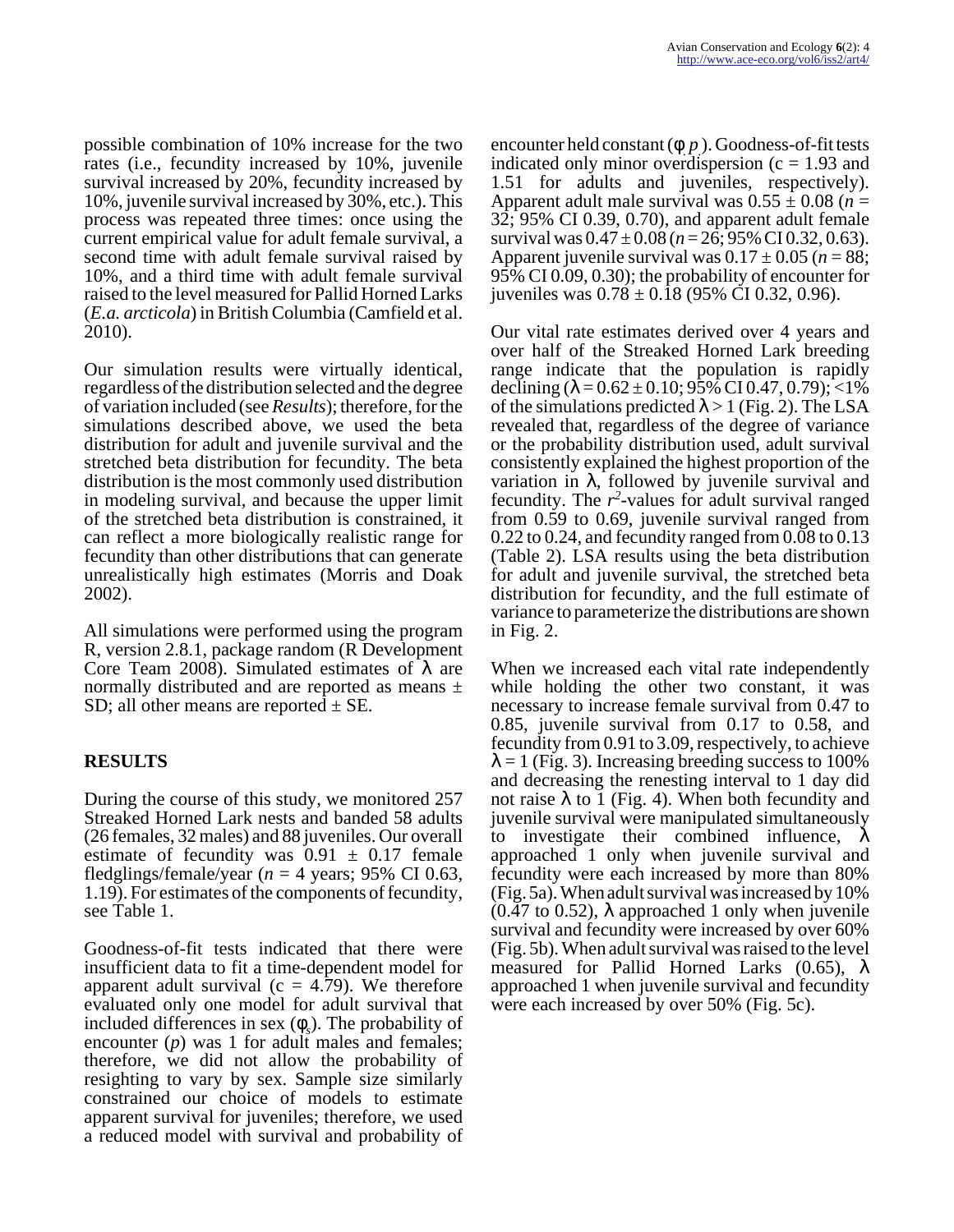| Fecundity component                       | Mean $\pm$ SE     | $\boldsymbol{n}$ | 95% CI        |
|-------------------------------------------|-------------------|------------------|---------------|
| Breeding season length (days)             | $94.0 \pm 10.53$  | 4 years          | 73.36, 114.64 |
| Clutch size (eggs)                        | $3.05 \pm 0.06$   | 135 clutches     | 2.93, 3.17    |
| Fledglings per egg laid                   | $0.23 \pm 0.04$   | 123 nests        | 0.15, 0.31    |
| Daily nest mortality rate                 | $0.058 \pm 0.003$ | 257 nests        | 0.05, 0.07    |
| Probability at least one nestling fledges | $0.24 \pm 0.02$   | 257 nests        | 0.20, 0.28    |
| Probability that a nest failed            | $0.76 \pm 0.02$   | 257 nests        | 0.72, 0.80    |
| Multiple brood interval (days)            | 22                | 1 nest           | n/a           |
| Replacement nest interval (days)          | $22.25 \pm 4.25$  | 8 nests          | 13.93, 30.57  |

**Table 1**. Estimates of the components of fecundity for Streaked Horned Larks in western Washington, USA.

#### **DISCUSSION**

North American grassland birds have shown dramatic population declines over the last three decades (Askins 1993, Knopf 1994, Brennan and Kuvlesky 2005, Askins et al. 2007). Data from breeding bird surveys indicate that Horned Larks have declined throughout much of North America (Sauer et al. 2004), and the Washington Streaked Horned Lark population is no exception. Demographic models such as those used here are important tools in managing declining species when resources are limited and experimentation is not feasible. These models allow for the evaluation of different management options in order to determine where efforts may be best directed to decrease or reverse population declines. Our analyses suggest that Streaked Horned Lark populations are declining rapidly and appear to have reached a point where local sites are not sustainable without immigration. Although our analyses indicate that adult survival has the greatest influence on population growth (as is often the case; Pfister 1998), conservation actions that target only one vital rate are unlikely to lead to a stable population. However, if several vital rates are increased simultaneously, it may be possible for Streaked Horned Lark populations to stabilize or grow.

Our results are consistent with other evidence of Streaked Horned Lark population declines. Range

contraction has been documented (Rogers 2000, Stinson 2005), and molecular data indicating remarkably low genetic diversity in Streaked Horned Larks suggest a severe genetic bottleneck was caused by range contraction (Drovetski et al. 2005). In addition, although there are no data on range-wide population trends for Streaked Horned Larks, territory mapping data from four sites in the Puget lowlands indicate that the average number of territories has decreased from 19.3/site in 2004 to 10.5 in 2007 (a total decrease of 45% over 3 years from 77 territories in 2004 to 42 in 2007; S. F. Pearson *unpublished data*). Although the point estimate of the rate of decline observed by mapping territories appears to be smaller than that predicted from our models, both indicate significant population declines. Because predictions of  $\lambda$  based on estimates of vital rates do not often include estimates of immigration, they tend to be lower than predictions of λ from count data (Stacey and Taper 1992, Sandercock et al. 2005, Fletcher et al. 2006).

Our estimate of  $\lambda$  is a measure of whether the Streaked Horned Lark breeding sites in Washington are sustainable by local production of young without immigration. Although apparent survival rates are minimum estimates of survival because they do not make a distinction between permanent emigration and mortality (Lebreton et al. 1992), our estimate of juvenile survival for Streaked Horned Larks includes birds that dispersed throughout the study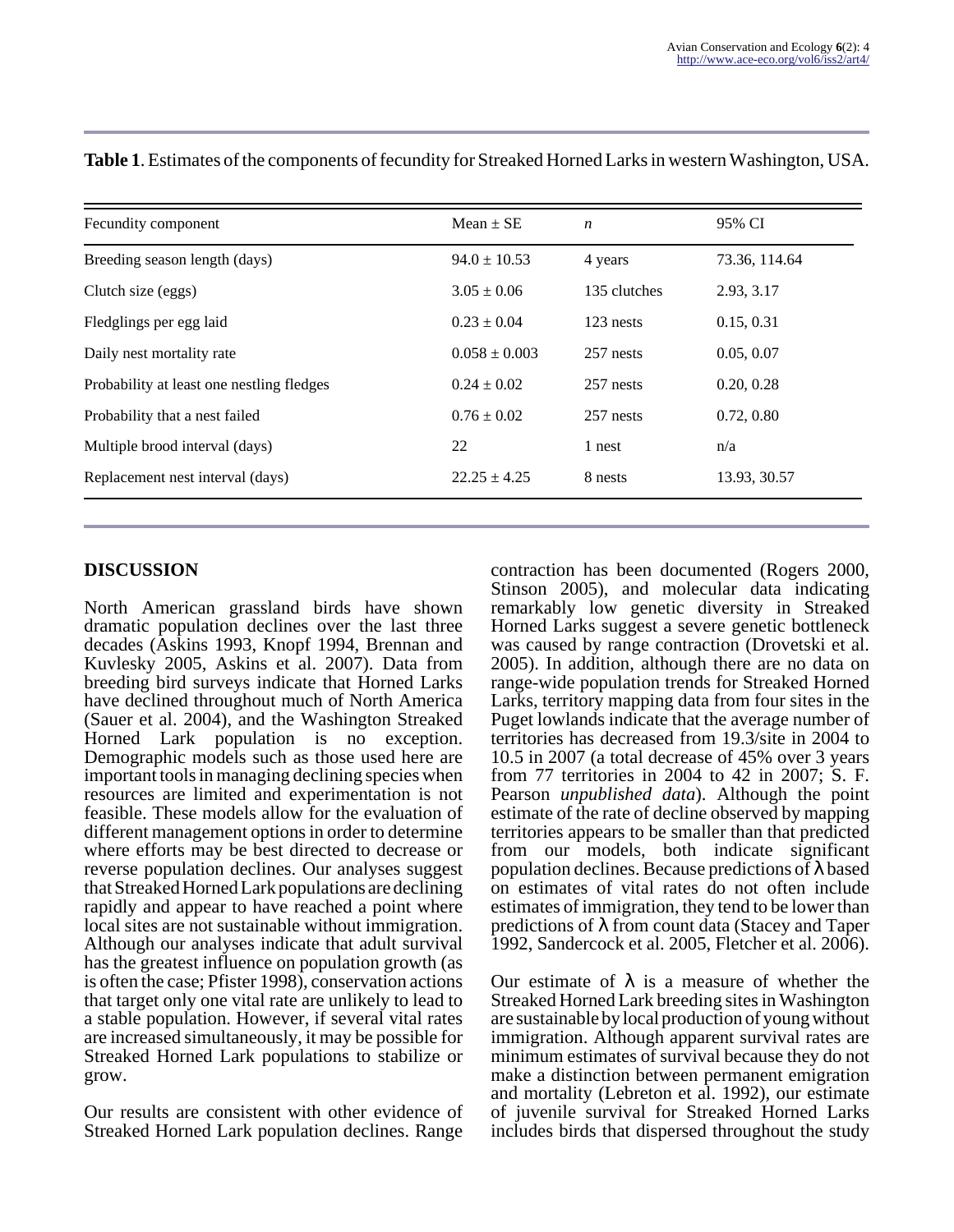**Fig. 2**. Results of a LSA for Streaked Horned Larks in western Washington, USA, using beta distributions to model adult and juvenile survival and a stretched beta distribution for fecundity. Light gray diagonal lines are regression lines. Horizontal gray lines are shown at  $\lambda = 1$ . The value at the intercept of the two lines gives the parameter value needed to support a stable population. Vertical solid and dashed lines show the estimated mean value for each vital rate and its standard errors. In all cases, the vital rate estimates fall to the left of the intercept of the two gray lines, indicating that the population is declining. The  $r^2$ -values show the proportion of the variation in  $\lambda$  over all simulations that is explained by variation in each vital rate.



region. When dispersed individuals are removed from the sample, apparent juvenile survival drops to 0.09 (Pearson et al. 2008, Camfield et al. 2010), suggesting that there is considerable movement of juveniles among sites. Our ability to detect dispersal events is unusually high because extensive surveys were conducted throughout much of the range and because Streaked Horned Larks breed in distinct locations within a matrix of unsuitable forested habitat in western Washington. If some dispersal events were not detected, the estimate of juvenile survival may be slightly underestimated. In contrast to juvenile dispersal, adult dispersal appears to be uncommon as there were no instances of adult dispersal between breeding regions (e.g., between

the Puget lowland and the Washington coast; Pearson et al. 2008). It is possible that individuals from the Willamette Valley population (the only portion of the breeding range of Streaked Horned Larks not included in this study) emigrate to Washington. However, this rescue effect would be modest given the low reproductive success reported for Streaked Horned Larks in the Willamette Valley (14%, *n* = 13 nests; B. Altman, *personal communication*; 27%, *n* = 16 nests in 2007; 34%, *n*  $= 128$  nests [range 15–53% across 4 sites], in 2008; R. Moore, Oregon State University, *personal communication*). Studies are needed to determine whether source populations exist and where they are located, and to insure that these populations are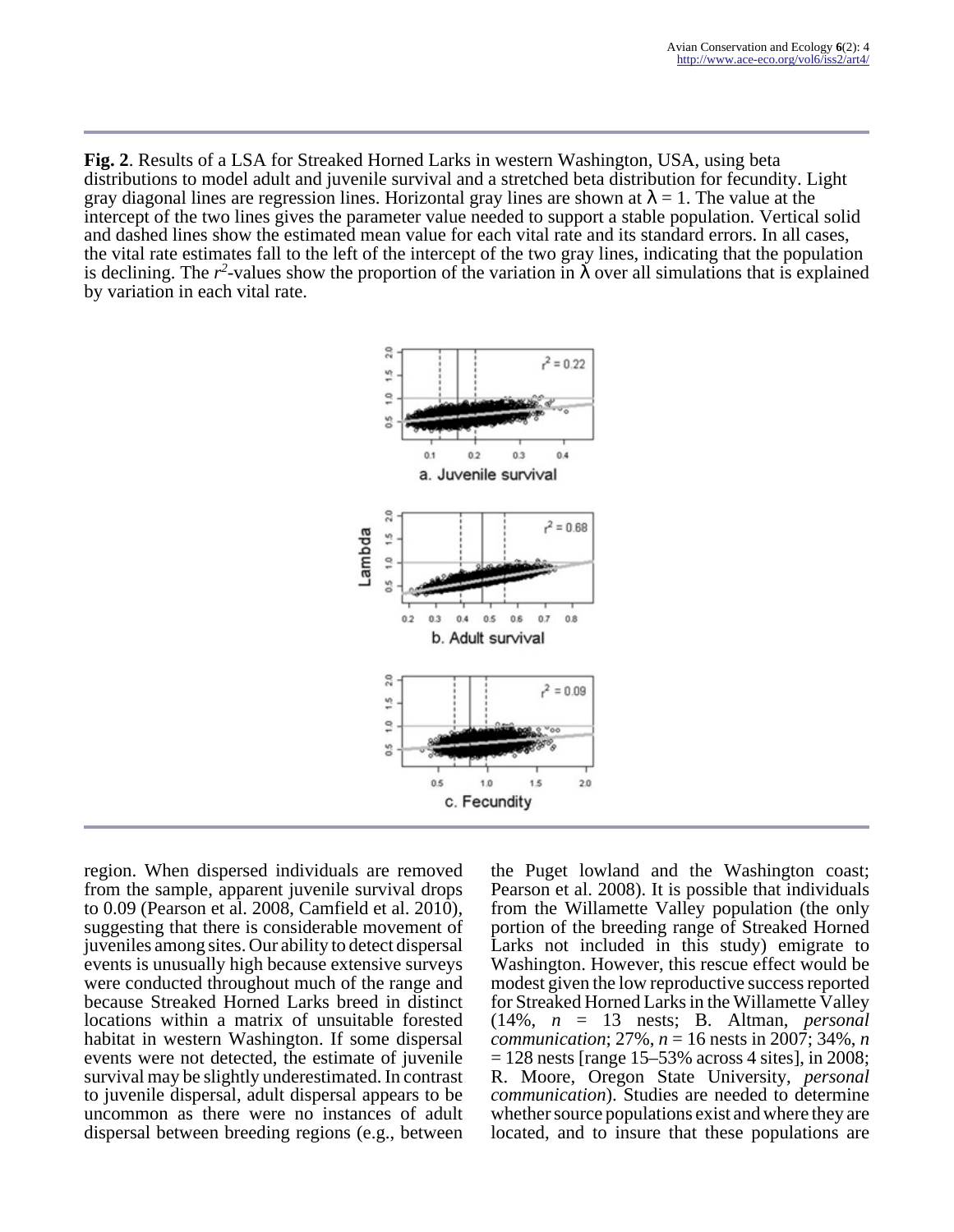| Simulation                 | λ               | Juvenile Survival | <b>Adult Survival</b> | Fecundity |
|----------------------------|-----------------|-------------------|-----------------------|-----------|
| A) Uniform, 95% CI         | $0.65 \pm 0.10$ | 0.23              | 0.62                  | 0.13      |
| B) Uniform, 80% CI         | $0.62 \pm 0.07$ | 0.23              | 0.68                  | 0.09      |
| C) Uniform, 50% CI         | $0.62 \pm 0.04$ | 0.23              | 0.69                  | 0.08      |
| D) Beta and Stretched Beta | $0.62 \pm 0.10$ | 0.22              | 0.68                  | 0.09      |
| E) Beta and Lognormal      | $0.64 \pm 0.10$ | 0.24              | 0.59                  | 0.16      |
| F) Beta and Normal         | $0.64 \pm 0.08$ | 0.24              | 0.63                  | 0.10      |

**Table 2**. Mean estimates of  $\lambda$  and the percent of variation ( $r^2$ -values) in  $\lambda$  explained by adult and juvenile survival and fecundity using LSA for Streaked Horned Larks in western Washington, USA.†

†Rates were drawn from a uniform distribution bounded by the 95% confidence intervals for the vital rate estimates (A). Next, rates were drawn from a uniform distribution bounded by the 80% and 50% confidence intervals (B, C). The final three simulations used beta distributions to model adult and juvenile survival and a stretched beta distribution for fecundity (D), a lognormal distribution for fecundity (E), and a normal distribution for fecundity (F).

maintained because it is clear that it will be difficult to sustain the Streaked Horned Lark population in Washington without immigration.

Although survival is difficult to influence through management (Porneluzi and Faaborg 1999, Anders and Marshall 2005, Knutson et al. 2006), it is the vital rate most likely to influence Streaked Horned Lark population growth. Thus, we need to consider the factors that likely influence Streaked Horned Lark survival in both the breeding and nonbreeding seasons and explore conservation actions to reduce their impacts. Horned Larks are the most commonly reported species involved in bird–aircraft collisions in the United States, representing almost 13% of all reported bird strikes (BASH 2009), and Streaked Horned Larks nest at five airports in Washington and one in Oregon. Improving nesting habitat away from active runways may reduce collisions and improve adult survival if enough suitable habitat exists away from the runway. Alternative approaches to reduce airstrikes should also be investigated. Additional habitat improvements include increasing food availability and quality and identifying and enhancing habitats needed to escape and/or detect predators and identifying and reducing the number of predators.

Apparent survival of adult songbirds is often lowest during the over-winter period (Powell et al. 2000, Sillett and Holmes 2002). Nearly all of the Streaked Horned Larks that breed in the Puget Lowlands of Washington over-winter along the lower Columbia River, the Washington coast, and the Willamette Valley of Oregon (Pearson et al. 2005). Unfortunately, little information exists about overwintering habitat selection, what constitutes highquality winter habitat, and the causes of mortality during the nonbreeding season.

Although our models suggest that fecundity has a smaller influence on  $\lambda$  than survival rates, it may be the vital rate with the greatest potential for change in response to management actions. When compared with Pallid Horned Larks in British Columbia, the fecundity of Streaked Horned Larks in Washington appears to be quite low (Camfield et al. 2010). In British Columbia, fecundity was 1.75 female fledglings/female/year compared with 0.91 in Washington. For the Streaked Horned Lark, all of the components of fecundity (with the exception of breeding season length) were depressed compared with Pallid Horned Larks, suggesting that all components of fecundity could be improved. Scheduling land management and other human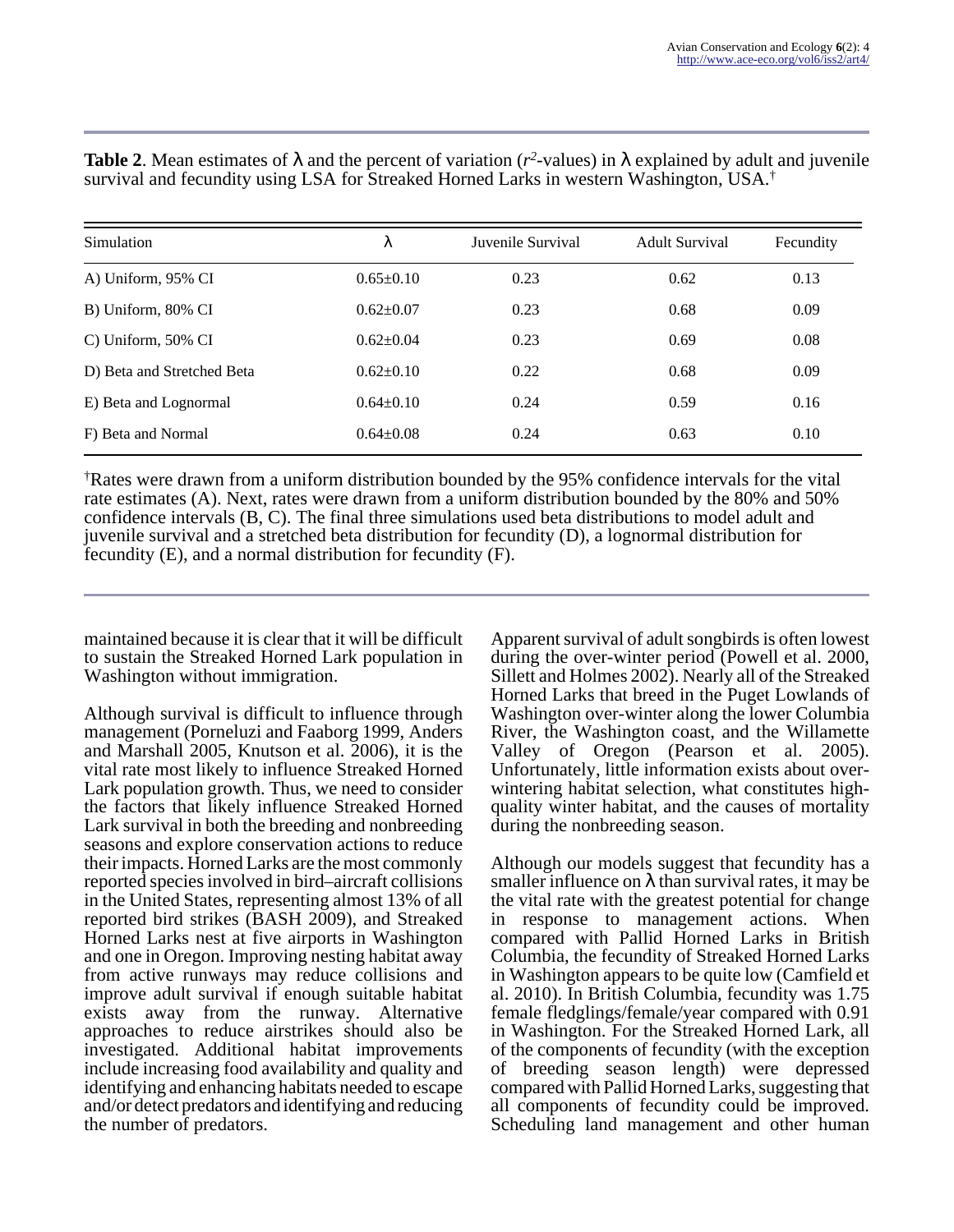**Fig. 3**. Predicted values of λ for Streaked Horned Larks in western Washington, USA, with successive increases in each vital rate. Each point represents a 10% increase in the vital rate. Only one vital rate was manipulated at a time. Error bars represent  $\pm 1$  SD. The solid horizontal line represents  $\lambda = 1$ .



activities outside peak nesting periods is a relatively simple and inexpensive way to reduce accidental nest loss. For example, mowing regimens at airport breeding sites in Washington (Olympia Airport and Gray Army Airfield) have already been adjusted to reduce the potential for destroying nests. Given high values for juvenile survival, and assuming that density-dependent effects would be weak due to small population sizes, improvements in fecundity could have large cascading effects on population growth rates.

Conservation activities that target breeding success (number of fledglings per egg laid) or renesting intervals will have similar impacts on annual fecundity (Fig. 4). Some information exists on the habitat features important to territorial males and successful nesting (Pearson and Hopey 2004) and should be used to inform restoration objectives. Streaked Horned Lark eggs throughout Washington have low hatchability; only 83% of the eggs that survive the incubation period hatch (Camfield et al. 2010). Streaked Horned Larks have low genetic diversity compared with other subspecies of Horned Larks (Drovetsky et al. 2006), and the low hatchability of eggs may be the result of inbreeding depression. In addition, whereas horned lark renesting intervals typically range from 2 to 6 days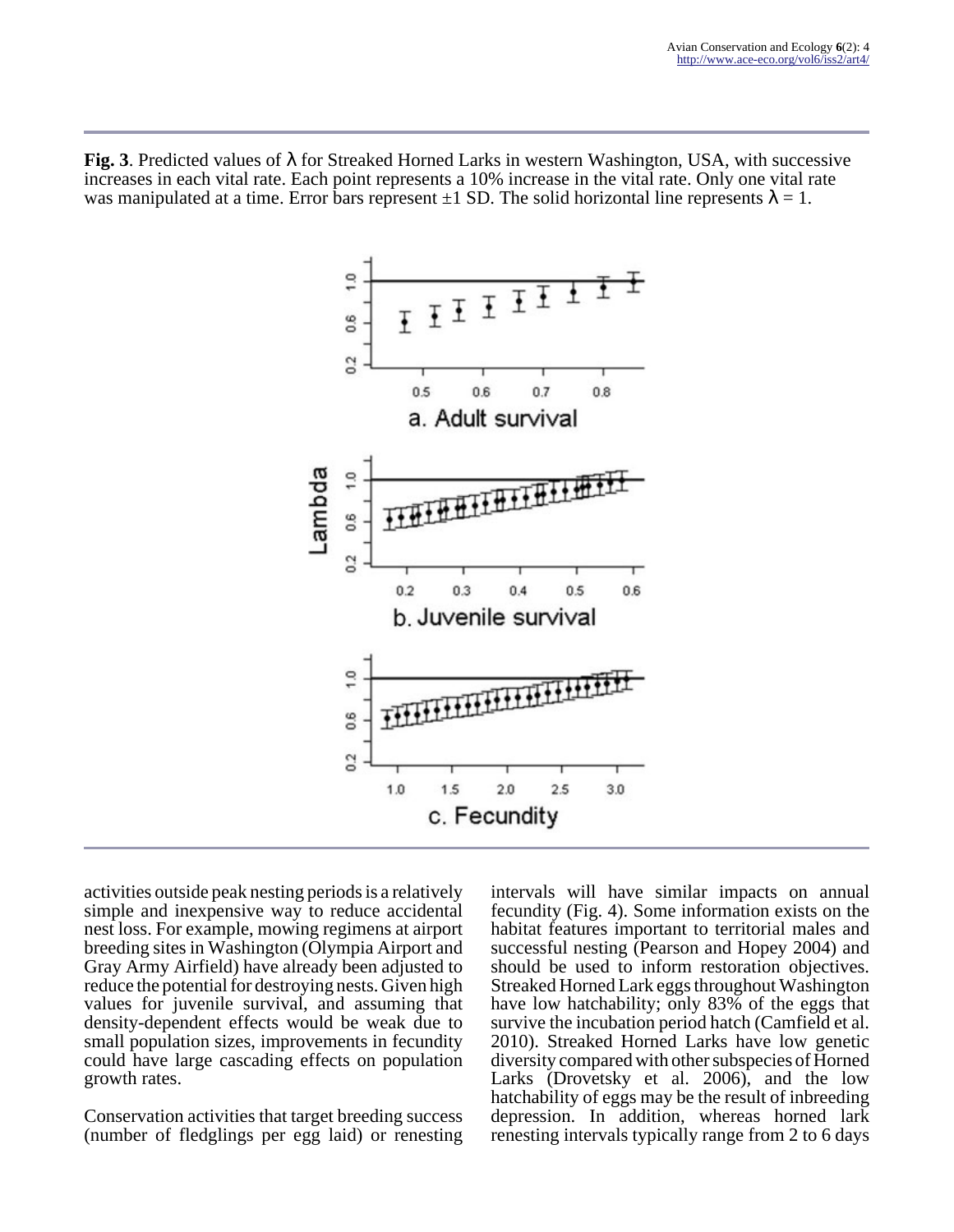**Fig. 4**. Predicted values of fecundity and λ for Streaked Horned Larks in western Washington, USA, with successive increases in breeding success (the number of fledglings produced per egg laid; a) and successive decreases in the renesting interval (b). Each point represents a 10% change in the rate. Simulations were conducted until breeding success equaled 100% and the renesting interval equaled 1 day. Only one rate was manipulated at a time; error bars represent  $\pm 1$  SD. The solid horizontal line represents  $\lambda = 1$ .



(Beason 1995), Streaked Horned Larks in Washington had average renesting intervals of 22 days (minimum interval was 10 days). Improving the availability of naturally occurring high-quality food resources or supplemental feeding can reduce renesting intervals and increase clutch size in songbirds (Arcese and Smith 1988, Zanette et al. 2006). Fecundity can also be improved by decreasing total nest failure. The majority of nest mortality is caused by predators, although human activities that prevent females from returning to their nests for extended periods may lead to nest abandonment (Pearson et al. 2005, 2008). If successful, predator control and the use of nest exclosures will increase breeding success by

reducing nest depredation (Rimmer and Deblinger 1990, Pauliny et al. 2008). Nest exclosures were used successfully to exclude predators from snowy plover nests, and initial attempts with Streaked Horned Larks have had mixed results (S. F. Pearson, *personal observation*). Where the ranges of the two species overlap, collaborating with Snowy Plover management efforts may reduce the expense and hasten the recovery efforts of Streaked Horned Larks.

Future research should concentrate on evaluating over-winter habitat requirements for Streaked Horned Larks, identifying causes of adult mortality and evaluating methods for improving fecundity.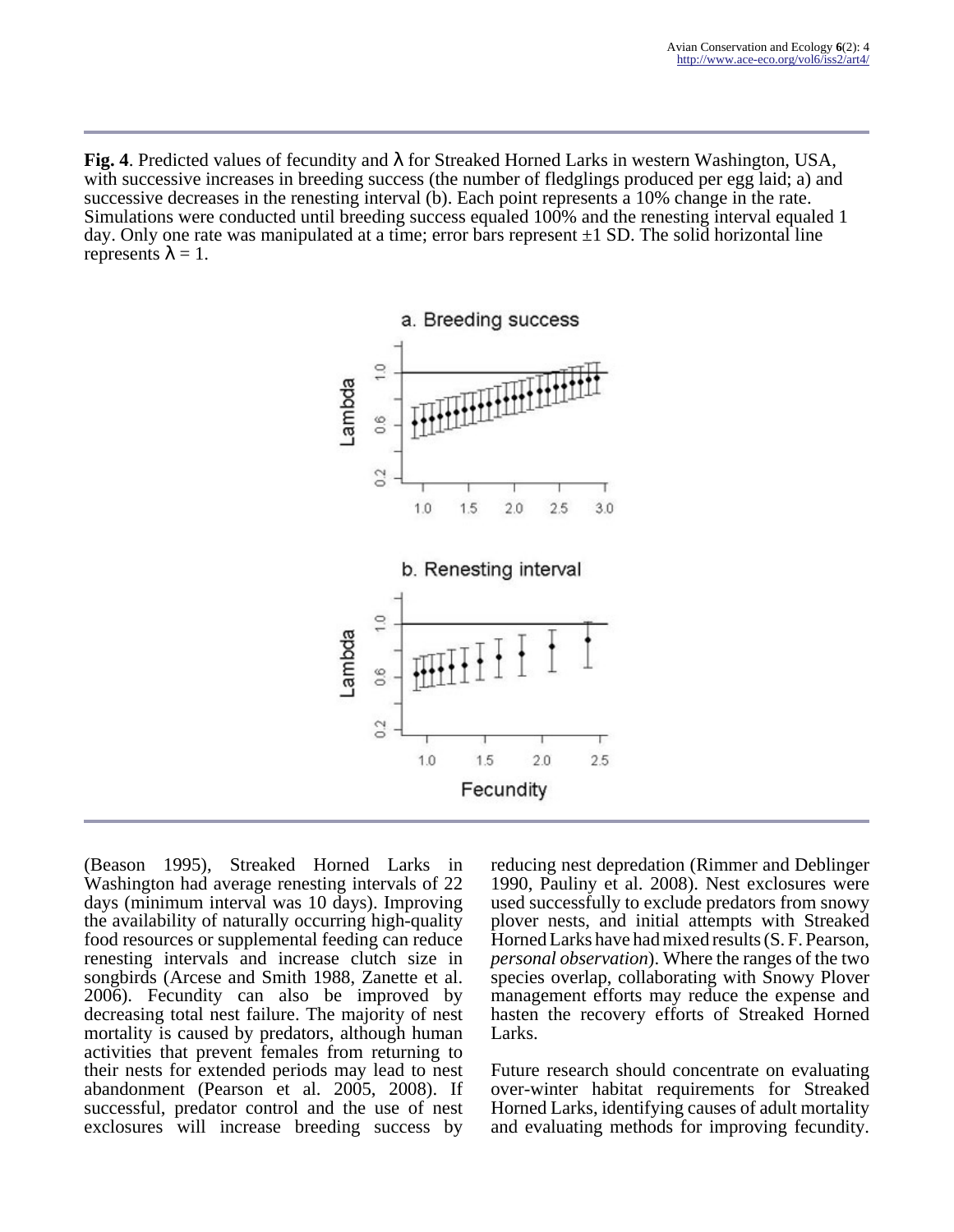**Fig. 5**. Predicted values of λ for Streaked Horned Larks in western Washington, USA, as fecundity and juvenile survival are simultaneously increased by increments of 10% starting with current empirical levels of 0.91 for fecundity and 0.17 for juvenile survival. The x and y axes show the value for fecundity and juvenile survival after each iteration. Adult survival of female Streaked Horned Larks was held constant at its current empirical level of 0.47 (a), increased by 10% to 0.52 (b), and increased to 0.65 (c), the level of Pallid Horned Larks in northern British Columbia, Canada (Camfield et al. 2010).

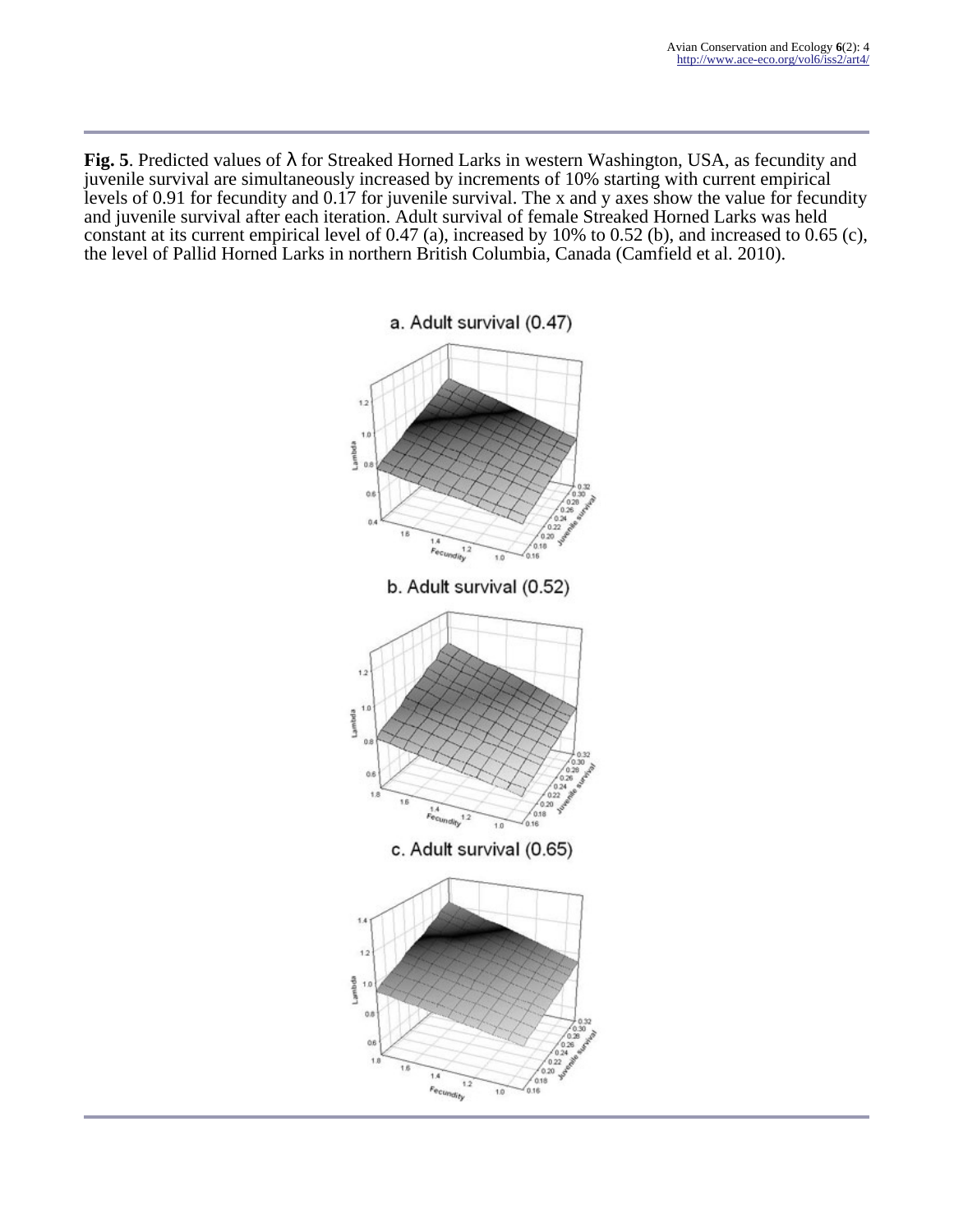New studies are needed to determine where potential source populations are located, and continued studies of marked birds are necessary to provide estimates of adult and natal dispersal and movements of adults following nest failure.

## **CONCLUSION**

Given that the loss and degradation of native prairie and agricultural grasslands are the main factors contributing to the declines in grassland songbirds (Herkert et al. 1996, Shustack et al. 2010), the most immediate conservation action that managers can take is to preserve existing habitat and maintain or improve vegetation structure and composition within existing occupied habitat patches. However, if preserved or restored habitats do not support stable populations in the absence of immigration, as appears to be the case for Streaked Horned Larks in Washington, management must also focus on improving demographic rates. We show that targeting only a single vial rate is not likely to increase  $\lambda$  above 1; therefore, we recommend targeting multiple vital rates by prioritizing actions such as predator control and methods for improving fecundity such as the use of nest exclosures. However, such management actions need to be carefully evaluated through experimentation and monitoring to determine their efficacy. Surprisingly few studies have collected detailed demographic data for horned larks despite their ubiquitous presence across the continent. Horned larks in North America are declining through much of their range (Sauer et al. 2004); the baseline data presented here and subsequent efforts to manage Streaked Horned Larks will provide valuable information for management of other declining Horned Lark subspecies and other grassland songbirds across North America.

*Responses to this article can be read online at: <http://www.ace-eco.org/vol6/iss2/art4/responses/>*

#### **Acknowledgments:**

*We thank C. Ames, H. Anderson, T. Chestnut, A. Emlen, H. Halbritter, M. Mossop, M. Pett, L. Sampson, C. Sundstrom, M. Tomlinson, and L. Wenn for field assistance and are particularly indebted to A. Clason, M. Hopey, and M. Martin for their help over multiple years. Funding was provided by the*

*Natural Sciences and Engineering Research Council of Canada (NSERC; postgraduate scholarship), the Northern Scientific Training Program, American Ornithologists' Union (Student Research Award), Environment Canada (Science Horizons grant), University of British Columbia (graduate fellowship) to A.F. Camfield; NSERC Discovery and Northern Research Supplement and Environment Canada grants to K. Martin; U.S. Fish and Wildlife Service, Joint Base Lewis-McChord, The Nature Conservancy, and Washington Departments of Fish and Wildlife, Natural Resources and Transportation to S.F. Pearson. We also thank Joint Base Lewis-McChord, Shelton Airport, Olympia Airport, Washington State Parks, and U.S. Fish and Wildlife Service for allowing access to the study sites. B. Altman, J. Citta, M. Drever, D. Green, S. Hinch, D. Irwin, R. Moore, and B. Sandercock and several anonymous reviewers provided valuable comments on earlier drafts.*

## **LITERATURE CITED**

Anders, A. D., and M. R. Marshall. 2005. Increasing the accuracy of productivity and survival estimates in assessing landbird population status. *Conservation Biology* 19:66-74. [http://dx.doi.org/10.1111/j.1523](http://dx.doi.org/10.1111/j.1523-1739.2005.00543.x) [-1739.2005.00543.x](http://dx.doi.org/10.1111/j.1523-1739.2005.00543.x)

Arcese, P., and J. N. M. Smith. 1988. Effects of population density and supplemental food on reproduction in song sparrows. *Journal of Animal Ecology* 57:119-136. <http://dx.doi.org/10.2307/4768>

Askins, R. A. 1993. Population trends in grassland, shrubland, and forest birds in eastern North America. *Current Ornithology* 11:1-34.

Askins, R. A., F. Chavez-Ramirez, B. C. Dale, C. A. Haas, J. R. Herkert, F. L. Knopf, and P. D. Vickery. 2007. Conservation of grassland birds in North America: Understanding ecological processes in different regions. *Ornithological Monographs* 124:1-46.

[BASH] Bird/Wildlife Aircraft Strike Hazard Team. 2009. Top 50 USAF wildlife strikes by cost. Aviation Safety Division, U.S. Air Force. [online] URL: [http://www.afsc.af.mil/shared/media/document/](http://www.afsc.af.mil/shared/media/document/AFD-080130-040.pdf%20Accessed%20on%20June%2029) [AFD-080130-040.pdf](http://www.afsc.af.mil/shared/media/document/AFD-080130-040.pdf%20Accessed%20on%20June%2029)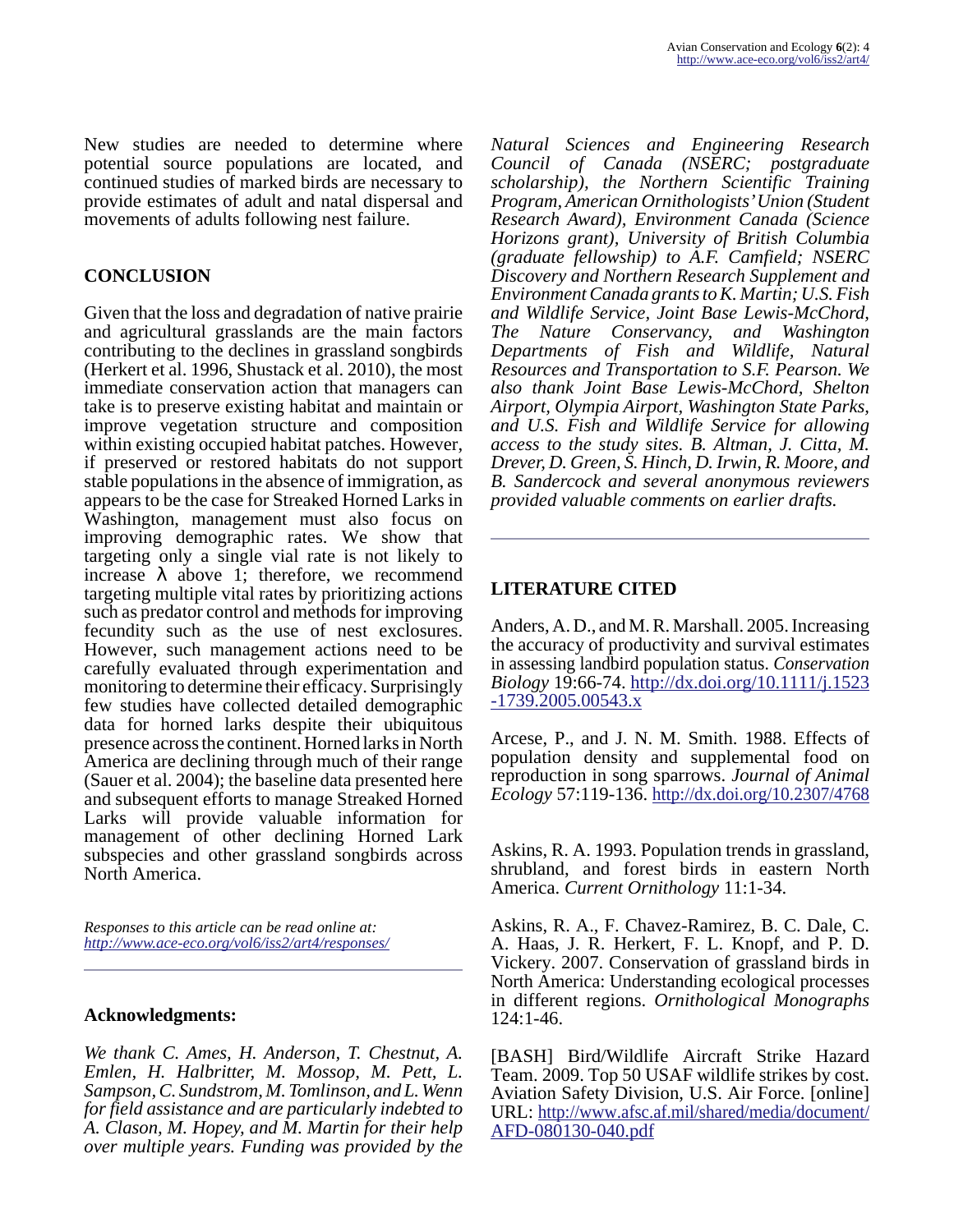Beason, R. C. 1995. Horned Lark (*Eremophila alpestris*). *In* A. Poole and F. Gill, editors. *The birds of North America, no. 195.* The Academy of Natural Sciences, Philadelphia, Pennsylvania, USA; and The American Ornithologists' Union, Washington, D.C., USA.

Beauchesne, S., and J. Cooper. 2003. COSEWIC status report on the horned lark strigata subspecies *Eremophila alpestris strigata*. Status report prepared for the Committee on the Status of Endangered Wildlife in Canada. COSEWIC Secretariat c/o Canadian Wildlife Service, Environment Canada.

Brennan, L. A., and W. P. Kuvlesky. 2005. North American grassland birds: an unfolding conservation crisis? *Journal of Wildlife Management* 69:1-13. [http://dx.doi.org/10.2193/0022-541X\(2005\)069<0001:](http://dx.doi.org/10.2193/0022-541X(2005)069<0001:NAGBAU>2.0.CO;2) [NAGBAU>2.0.CO;2](http://dx.doi.org/10.2193/0022-541X(2005)069<0001:NAGBAU>2.0.CO;2)

Burnham, K. P., and D. R. Anderson. 2002. *Model selection and multimodel inference: a practical information-theoretic approach.* Springer-Verlag, New York, New York, USA.

Camfield, A. F., S. F. Pearson, and K. Martin. 2010. Life history variation between high and low elevation subspecies of horned larks *Eremophila spp. Journal of Avian Biology* 41:273-281.

Caswell, H. 2001. *Matrix population models: construction, analysis and interpretation.* Sinauer, Sunderland, Massachusetts, USA.

Chappell, C. B., M. S. Mohn Gee, B. Stephens, R. Crawford, and S. Farone. 2001. Distribution and decline of native grasslands and oak woodlands in the Puget lowland and Willamette Valley ecoregions, Washington. *In* S. H. Reichard, P. W. Dunwiddie, J. G. Gamon, A. R. Kruckeberg, and D. L. Salstrom, editors. *Conservation of Washington's native plants and ecosystems.* Washington Native Plant Society, Seattle, Washington, USA.

Cooch, E. G., and G. W. White. 2006. *Using MARK: a gentle introduction, 2nd ed.* [online] URL: [http://](http://www.Phidot.Org/software/mark/docs/book/) [www.Phidot.Org/software/mark/docs/book/](http://www.Phidot.Org/software/mark/docs/book/)

Cormack, R. M. 1964. Estimates of survival from the sighting of marked animals. *Biometrika* 51:429-438.

Crawford, R. C., and H. Hall. 1997. Changes in the south Puget prairie landscape. *In* P. Dunn and K.

Ewing, editors. *Ecology and conservation of the south Puget sound prairie landscape.* The Nature Conservancy, Seattle, Washington, USA.

Drovetski, S. V., S. F. Pearson, and S. Rohwer. 2005. Streaked Horned Lark *Eremophila alpestris strigata* has distinct mitochondrial DNA. *Conservation Genetics* 6:875-883. [http://dx.doi.org](http://dx.doi.org/10.1007/s10592-005-9074-9) [/10.1007/s10592-005-9074-9](http://dx.doi.org/10.1007/s10592-005-9074-9)

Fieberg, J., and S. P. Ellner. 2001. Stochastic matrix models for conservation and management: a comparative review of methods. *Ecology Letters* 4:244-266. [http://dx.doi.org/10.1046/j.1461-0248.2](http://dx.doi.org/10.1046/j.1461-0248.2001.00202.x) [001.00202.x](http://dx.doi.org/10.1046/j.1461-0248.2001.00202.x)

Fletcher, R. J., R. R. Koford, and D. A. Seaman. 2006. Critical demographic parameters for declining songbirds breeding in restored grasslands. *Journal of Wildlife Management* 70:145-157. [http:/](http://dx.doi.org/10.2193/0022-541X(2006)70[145:CDPFDS]2.0.CO;2) /dx.doi.org/10.2193/0022-541X(2006)70[145:CDPFDS] [2.0.CO;2](http://dx.doi.org/10.2193/0022-541X(2006)70[145:CDPFDS]2.0.CO;2)

Fraser, D. F., W. L. Harper, S. G. Cannings, and J. M. Cooper. 1999. *Rare birds of British Columbia.* Ministry of Environment, Lands and Parks, Wildlife Branch and Resources Inventory Branch, Victoria, BC, Canada.

Gould, W., and J. Nichols. 1998. Estimation of temporal variability of survival in animal populations. *Ecology* 79:2531-2538. [http://dx.doi.o](http://dx.doi.org/10.1890/0012-9658(1998)079[2531:EOTVOS]2.0.CO;2) rg/10.1890/0012-9658(1998)079[2531:EOTVOS]2.0.  $CO;2$ 

Heppell, S. S., J. R. Walters, and L. B. Crowder. 1994. Evaluating management alternatives for redcockaded woodpeckers: a modeling approach. *Journal of Wildlife Management* 58:479-487. [http:/](http://dx.doi.org/10.2307/3809319) [/dx.doi.org/10.2307/3809319](http://dx.doi.org/10.2307/3809319)

Herkert, J., D. W. Samplea, and R. E. Warner. 1996. Management of Midwestern grassland landscapes for the conservation of migratory birds. Pages 89-116 *in* F. R. Thompson, III, editor. *Management of Midwestern landscapes for the conservation of migratory birds.* U.S. Forest Service General Technical Report NC-187.

Jolly, G. M. 1965. Explicit estimates from capturerecapture data with both death and immigrationstochastic model. *Biometrika* 52:225-247.

Kaye, T. N., and D. A. Pyke. 2003. The effect of stochastic technique on estimates of population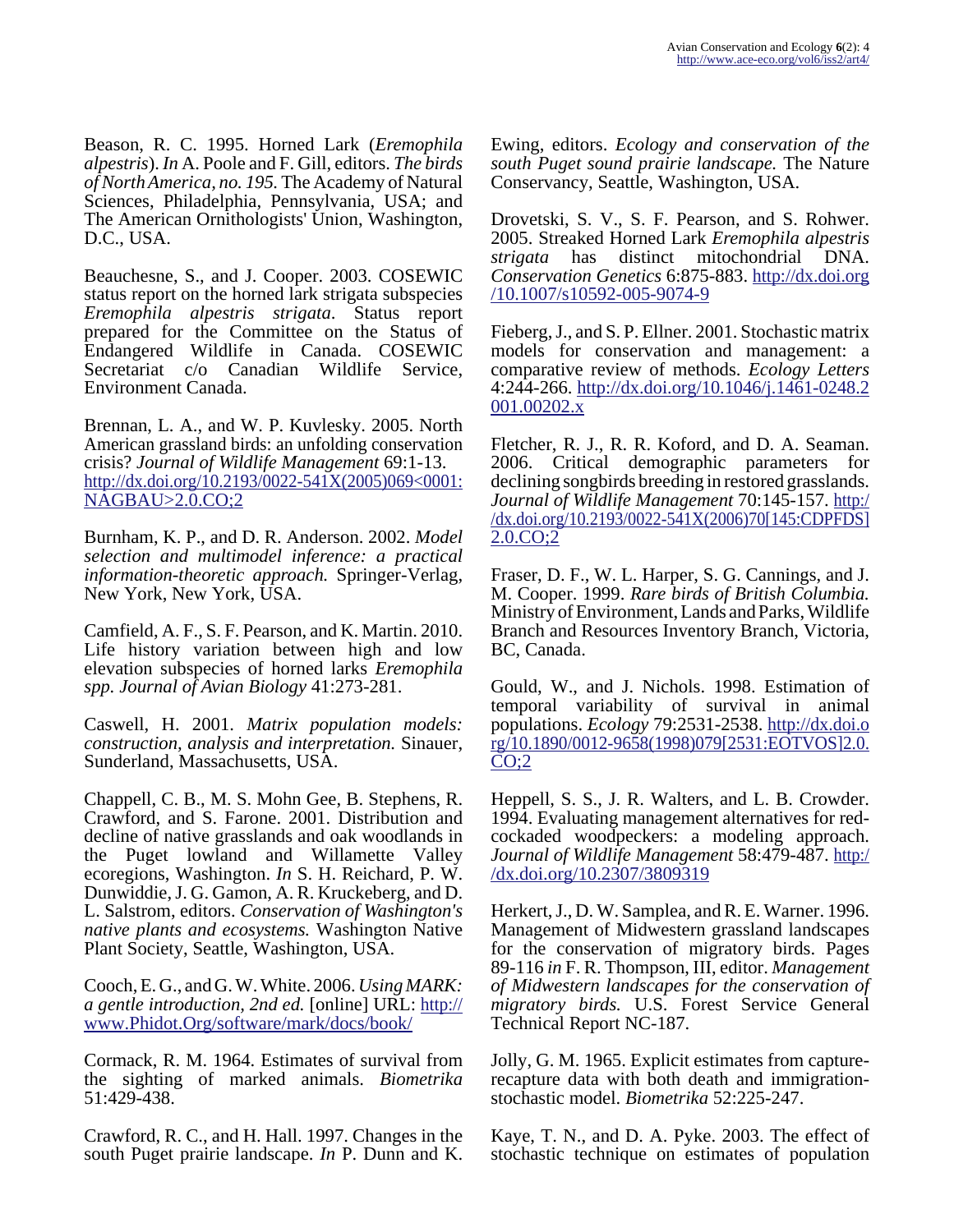viability from transition matrix models. *Ecology* 84:1464-1476. [http://dx.doi.org/10.1890/0012-9658](http://dx.doi.org/10.1890/0012-9658(2003)084[1464:TEOSTO]2.0.CO;2) [\(2003\)084\[1464:TEOSTO\]2.0.CO;2](http://dx.doi.org/10.1890/0012-9658(2003)084[1464:TEOSTO]2.0.CO;2)

Knopf, F. L. 1994. Avian assemblages on altered grasslands. *Studies in Avian Biology* 15:247-257.

Knutson, M. G., L. A. Powell, R. K. Hines, M. A. Friberg, and G. J. Niemi. 2006. An assessment of bird habitat quality using population growth rates. *Condor* 108:301-314. [http://dx.doi.org/10.1650/001](http://dx.doi.org/10.1650/0010-5422(2006)108[301:AAOBHQ]2.0.CO;2) [0-5422\(2006\)108\[301:AAOBHQ\]2.0.CO;2](http://dx.doi.org/10.1650/0010-5422(2006)108[301:AAOBHQ]2.0.CO;2)

Lebreton, J. D., K. P. Burnham, J. Clobert, and D. R. Anderson. 1992. Modeling survival and testing biological hypotheses using marked animals: a unified approach with case-studies. *Ecological Monographs* 62:67-118. [http://dx.doi.org/10.2307/](http://dx.doi.org/10.2307/2937171) [2937171](http://dx.doi.org/10.2307/2937171)

MacLaren, P. A., and E. B. Cummins. 2000. *Streaked Horned Lark Surveys in Western Washington.* Report funded by USFWS.

Mayfield, H. F. 1975. Suggestions for calculating nest success. *Wilson Bulletin* 87:456-466.

Mills, L. S., D. F. Doak, and M. J. Wisdom. 1999. Reliability of conservation actions based on elasticity analysis of matrix models. *Conservation Biology* 13:815-829. [http://dx.doi.org/10.1046/j.15](http://dx.doi.org/10.1046/j.1523-1739.1999.98232.x) [23-1739.1999.98232.x](http://dx.doi.org/10.1046/j.1523-1739.1999.98232.x)

Morris, W. F., and D. F. Doak. 2002. *Quantitative conservation biology: theory and practice of population viability analysis.* Sinauer, Sunderland, Massachusetts, USA.

Myers, A. M., and D. A. Kreager. 2010. *Declining and state sensitive bird species breeding in Willamette Valley grasslands: 2008/09 status update.* Oregon Department of Fish and Wildlife, Salem, Oregon, USA.

Norment, C. J., M. C. Runge, and M. R. Morgan. 2010. Breeding biology of grassland birds in western New York: conservation and management implications. *Avian Conservation and Ecology* 5:3. <http://dx.doi.org/10.5751/ACE-00399-050203>

Noss, R. F., E. T. Laroe, and J. M. Scott. 1995. *Endangered ecosystems of the United States: a preliminary assessment of loss and degradation.*

National Biological Service, U.S. Department of the Interior, Report No. 0611-R-01 (MF), Washington, D.C., USA

O'Malley, R., A. S. Marsh, and C. Negra. 2009. Closing the environmental data gap. *Issues in Science and Technology* 25:69-74.

Pauliny, A., M. Larsson, and D. Blomqvist. 2008. Nest predation management: effects on reproductive success in endangered shorebirds. *Journal of Wildlife Management* 72:1579-1583.

Pearson, S. F., and B. Altman. 2005. *Range-wide Streaked Horned Lark (Eremophila alpestris strigata) assessment and preliminary conservation strategy.* Washington Department of Fish and Wildlife, Olympia, Washington, USA.

Pearson, S. F., A. F. Camfield, and K. Martin. 2008. *Streaked Horned Lark (Eremophila alpestris strigata) fecundity, survival, population growth and site fidelity: research progress report.* Washington Department of Fish and Wildlife, Wildlife Science Division, Olympia, Washington, USA.

Pearson, S. F., and M. Hopey. 2004. *Streaked Horned Lark inventory, nesting success and habitat selection in the Puget lowlands of Washington. Natural Areas Program Report 2004-1.* Washington Department of Natural Resources, Olympia, Washington, USA.

Pearson, S. F., M. Hopey, W. D. Robinson, and R. Moore. 2005. *Range, abundance and movement patterns of wintering Streaked Horned Larks in Oregon and Washington.* Natural Areas Program Report 2005-2. Washington Department of Natural Resources, Olympia, Washington, USA.

Pfister, C. A. 1998. Patterns of variance in stagestructured populations: evolutionary predictions and ecological implications. *Proceedings of the National Academy of Sciences USA* 95:213-218.

Porneluzi, P. A., and J. Faaborg. 1999. Season-long fecundity, survival, and viability of ovenbirds in fragmented and unfragmented landscapes. *Conservation Biology* 13:1151-1161. [http://dx.doi.org/10.1046/j.](http://dx.doi.org/10.1046/j.1523-1739.1999.98455.x) [1523-1739.1999.98455.x](http://dx.doi.org/10.1046/j.1523-1739.1999.98455.x)

Powell, L. A., J. D. Lang, M. J. Conroy, and D. G. Krementz. 2000. Effects of forest management on